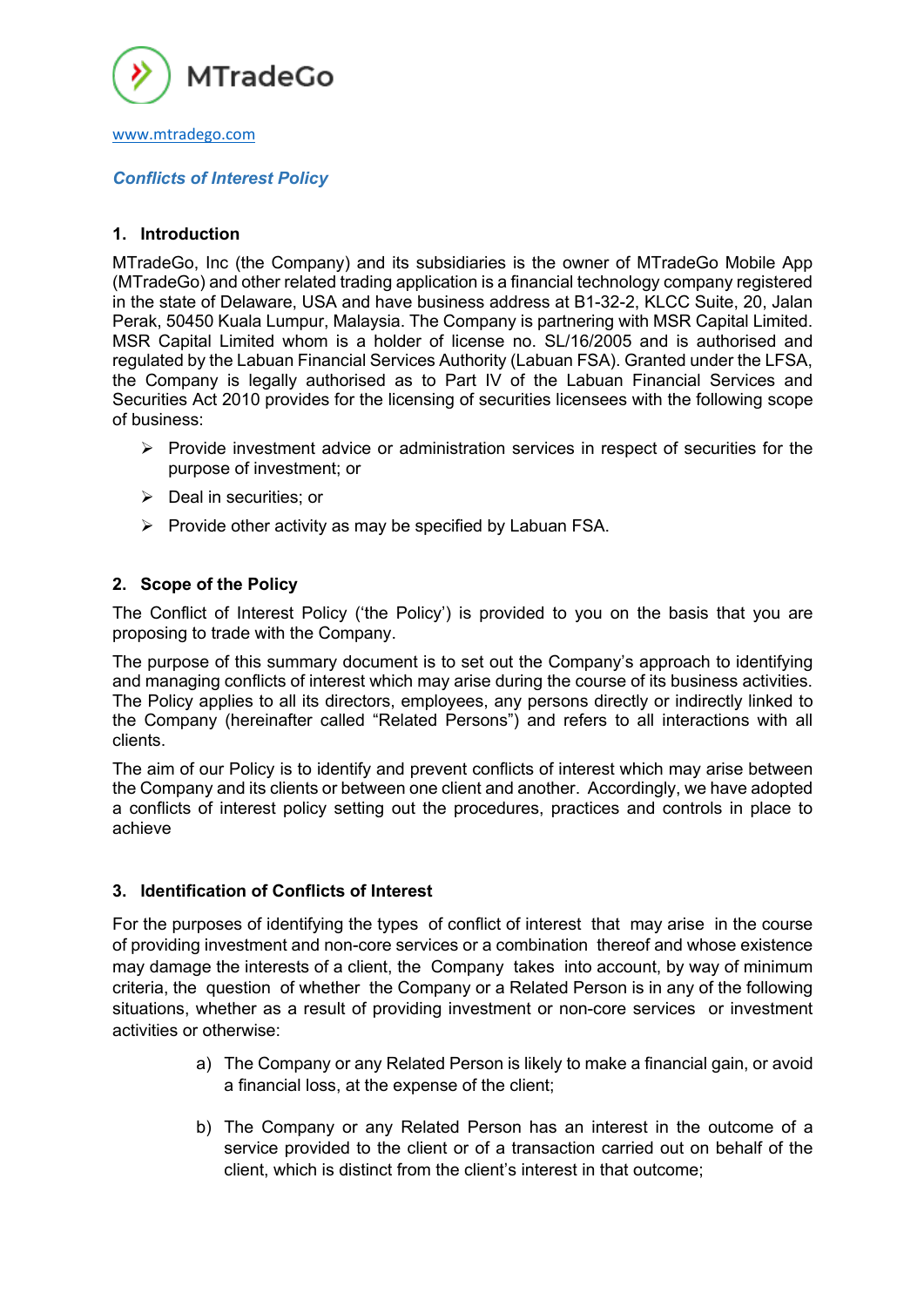

- c) The Company or any Related Person has a financial or other incentive to favor the interest of another client or group of clients over the interests of the client;
- d) The Company or any Related Person carries on the same business as the client;
- e) The Company or any Related Person receives or will receive from a person other than the client an inducement in relation to a service provided to the client, in the form of monies, goods or services, other than the standard commission or fee for that service.

## **4. Managing Conflict of Interest**

The Company has set up internal policies and employs an employees' Compliance Officer that is responsible for identifying and managing potential conflicts of interests, maintaining and operating effective organizational and administrative procedures to manage the identified conflicts of interest. The Company also undertakes ongoing monitoring of business activities to ensure that internal controls are appropriate. The procedures followed and measures adopted in the Policy include such of the following as are necessary and appropriate for the Company to ensure the requisite degree of independence:

- a) effective procedures to prevent or control the exchange of information between Related Persons engaged in activities involving a risk of a conflict of interest where the exchange of that information may harm the interests of one or more clients;
- b) the separate supervision of Related Persons whose principal functions involve carrying out activities on behalf of, or providing services to, clients whose interests may conflict, or who otherwise represent different interests that may conflict, including those of the Company;
- c) the removal of any direct link between the remuneration of Related Persons principally engaged in one activity and the remuneration of, or revenues generated by, different Related Persons principally engaged in another activity, where a conflict of interest may arise in relation to those activities;
- d) measures to prevent or limit any person from exercising inappropriate influence over the way in which a Related Person carries out investment or ancillary services or activities;
- e) Measures to prevent or control the simultaneous or sequential involvement of a Related Person in separate investment or ancillary services or activities where such involvement may impair the proper management of conflicts of interest.

#### **5. Disclosure**

Where a conflict arises, the Company, if it is aware of it, will disclose the conflict to a client prior to undertaking investment business for that client or, if it does not believe that disclosure is appropriate to manage the conflict, the Company may choose not to proceed with the